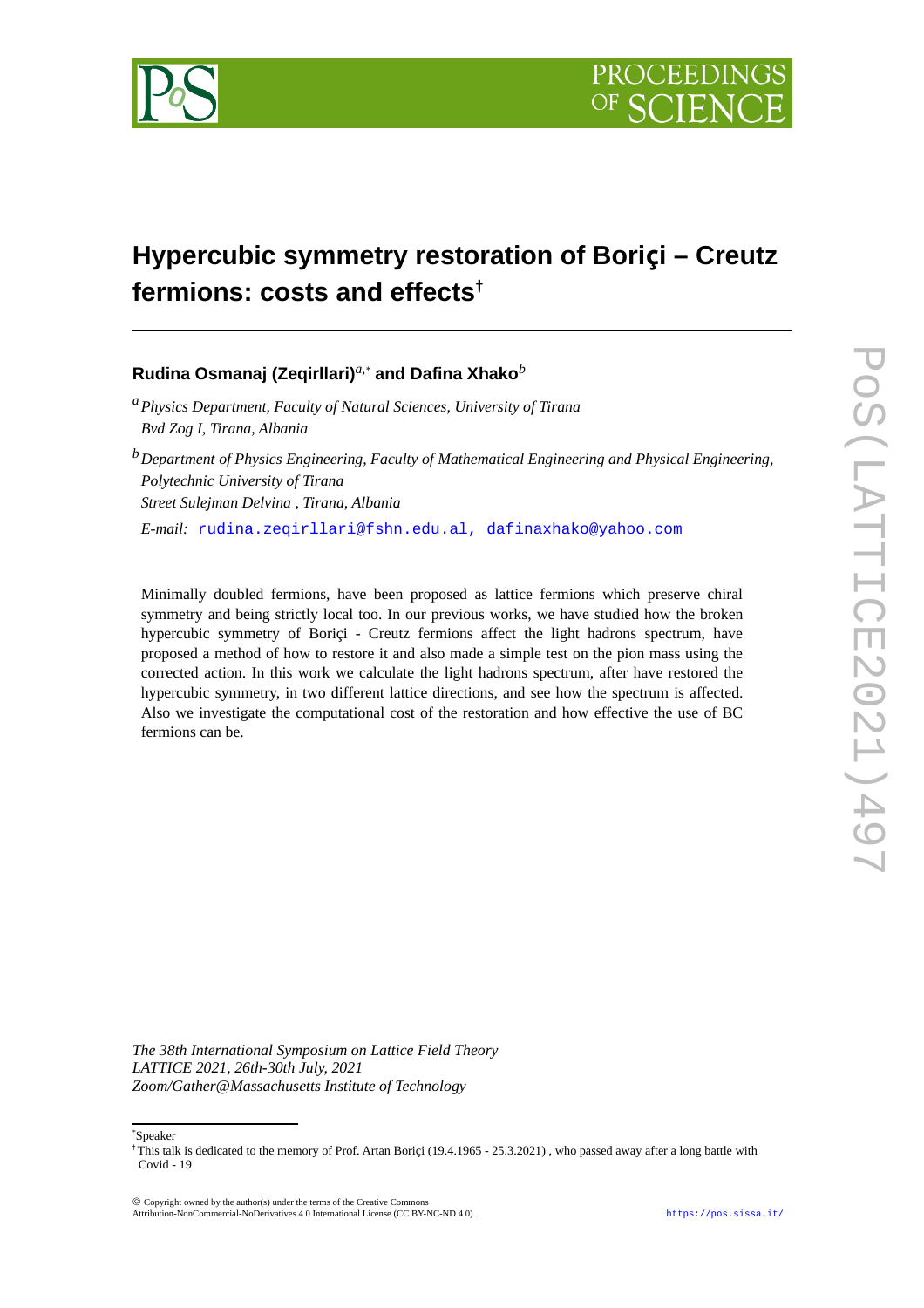## **1. Introduction**

Minimally doubled fermions have been proposed as a strictly local discretization of the QCD fermionic action, which preserves chiral symmetry at finite cut-off, while break the hypercubic symmetry. Being strictly local and chiral, they present the possibility of fast simulations. Anyway the broken hyper-cubic symmetry has to be restore, possibly with a minimal numerical cost. There are several types of MDF fermions, and each one of them breaks the hyper - cubic symmetry in a specific direction [8, 16]. One kind of minimally doubled fermions are Borici -Creutz fermions, proposed by Creutz and Boriçi, in 2008 [1, 5]. The Dirac operator for these fermions in the momentum space:

 $D(p) = \sum_{\mu} i \gamma_{\mu} \sin p_{\mu} + \sum_{\mu}$ *iγ' μ* cos *pμ*−2*i Γ* where  $\gamma_{\mu} = \Gamma \gamma_{\mu} \Gamma$   $\Gamma = \sum$ *μ*<sub>*μ*</sub>  $\left(\frac{y}{\mu}\right)^2$  has two poles: p<sub>1</sub> = (0,0,0,0) and p<sub>2</sub> = (π/2, π/2, π/2, π/2).

These poles, that correspond to the two physical flavours, have a preferred direction in the euclidean space - time, defined by the line that connect them, which correspond to the major hyper - cube diagonal. Eventually, the hyper - cubic symmetry is broken [8,16]. In our previous publications we have shown the effects of this broken symmetry in the light hadrons spectrum [9, 10, 13, 14], have proposed a method of how to restore it partially for BC fermions using the chiral condensate [12, 13, 15] and also have presented some preliminary results of the calculations of the charged pion mass, in two different lattice directions, using the same conditions in which we have restored the hyper - cubic symmetry [14]. We have found that there a reduction of the difference of the masses calculated in different directions, which means that partially the broken hyper cubic symmetry is corrected. Regardless of these results, we have to see if this effect is represented even in the other light mesons and baryons masses. Also, the total computational cost (for defining the value of the counter-term in each case and for the calculation of the hadrons spectrum) has to be defined, in order to understand if this kind of fermions is suitable for the hadrons spectrum calculation.

### **2. Materials and methods**

What we have done in this work, is to calculate the masses of the rho meson, nucleon and delta baryon in two different directions: in the hypercube diagonal direction and in one edge of the hypercube  $x_1$  with the original Borici – Creutz action and then with the corrected Borici – Creutz action, where is added one of the counter-terms, dimension-3 counter-term. Let's remember that because of the broken hyper - cubic symmetry, the counter - terms are necessary for a renormalized theory. The allowed counter - terms for the BC action are dimension-4 counter-term  $c_4(g_0)\text{Tr}_{\mu}D_{\mu}\psi$  and dimension-3 counter-term ic<sub>3</sub>(g<sub>0</sub>)  $\text{Tr}\psi$  [16]. The coefficients of the dimension 3 and 4 counter-terms,  $c_3$  and  $c_4$ , respectively, have been evaluated in one-loop lattice perturbation theory [16].

The first step was to write the proper hadrons operators using the point splitting method, [6,11] as  $\psi(p)$  contains two degenerate flavors. Details are described in the reference [11,13]. Sure, writing the operators using two flavours isn't very simple, and for complicated operators, this step will be challenging. Then we studied the dependence of the dimension-3 counter-term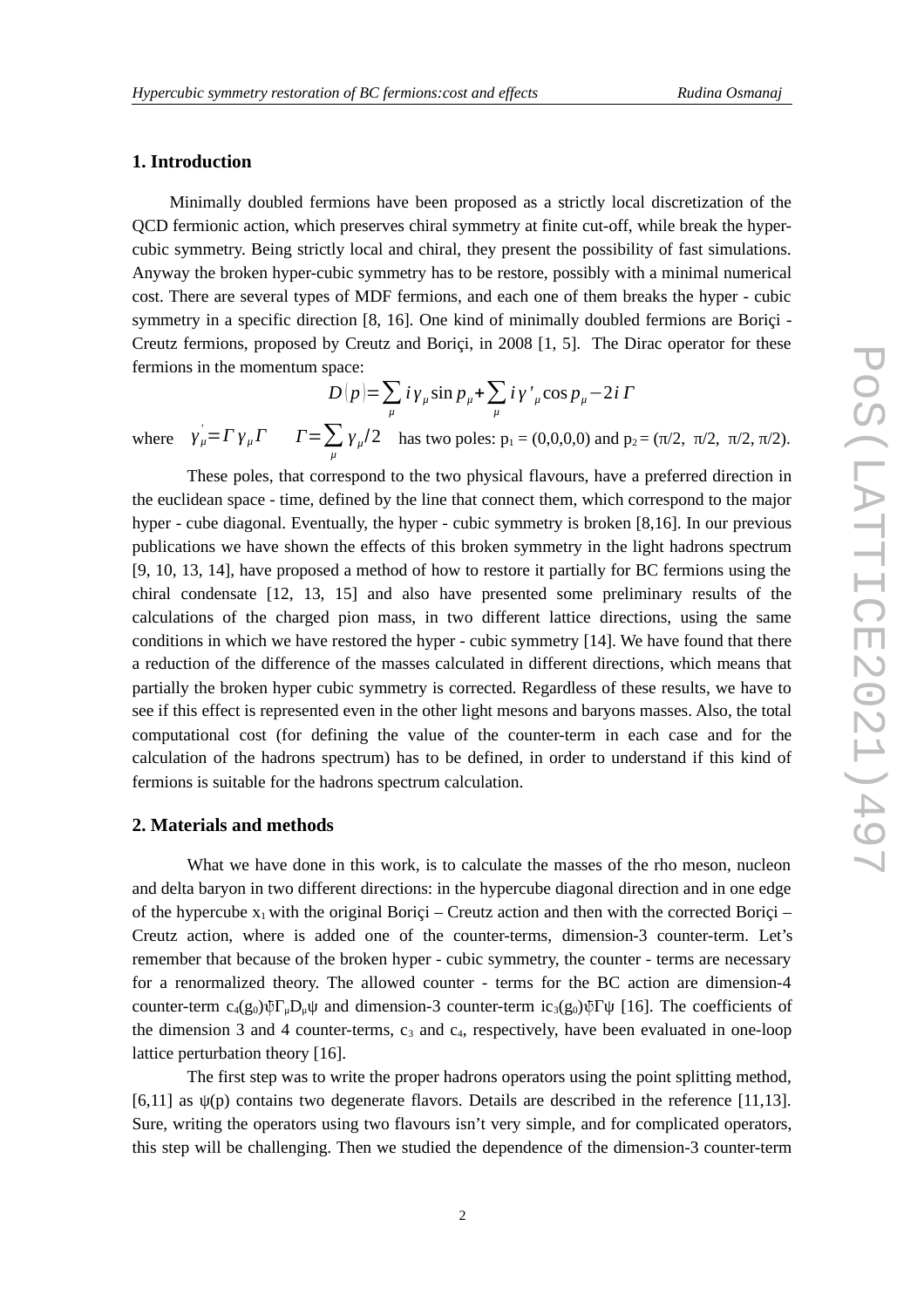from the lattice spacing. The methodology of how the counter-term value is defined for each lattice spacing, is presented in ref [12,15]. What was interesting was the fact that  $c_3$  is almost independent form the lattice spacing. After this, we have repeated exactly the same procedure for the calculation of the light hadron masses, as described in the references [13, 14], but now even for the modified Boriçi – Creutz fermion action, where is added a counter-term  $c_3 = 0.4$ , that partially restore the hyper-cubic broken symmetry.

Borici – Creutz action in the second case (the corrected action) is:

$$
D(p)=\Sigma_{\mu}[i\gamma_{\mu}\sin p_{\mu}+i(\Gamma-\gamma_{\mu})\cos p_{\mu}+i(c_3-2)\Gamma
$$

Simulations are carried out on QCDLAB (Tirana, Albania) in the quenched approximation for the Wilson gauge action, for the original BC action and the modified BC actions for five different bare mass quarks, five lattice spacings, using FermiQCD C++ package [18]. The codes written for the Boriçi – Creutz action and for the hadrons propagators are implemented in this package.

The gauge configurations are generated using the Wilson gauge action:

$$
S_g[U] = -\beta \sum_{\mu \partial i} \frac{1}{3} \Re \operatorname{Tr} U_{\mu,i} U_{\vartheta,i+\mu} U_{\mu,i+\vartheta}^{-1} U_{\vartheta,i}^{-1}
$$

Let's remember that the quarks propagators or the Green functions of the Dirac operator are defined as:

$$
\sum_{i',\alpha'\alpha'} D^{aa'}_{\alpha\alpha',ii'}[U] S^{a'b}_{\alpha',\beta,i'j}[U] = \delta_{ij} \delta_{\alpha\beta} \delta^{ab}
$$

where *αβ* are the Dirac indices, while *ab* - the color indices.

The Euclidean hadron propagators on the lattice with periodic boundary conditions can be written as:

$$
S_{t,t_0} \approx \frac{1}{2} c_1 \cosh a \, m_1 \left( t - t_0 - \frac{L}{2} \right) + \frac{1}{2} c_2 \cosh a \, m_2 \left( t - t_0 - \frac{L}{2} \right)
$$

where L is the lattice extension in time direction. To compute the hadron propagators we have used static point sources located at  $t = (0, 0, 0, 1)$  on 500 configurations. As a solver we have used an improved variant of the Stabilized Biconjugate Gradient method, BICGStab [17].

Point splitting method is used for defining each quark field and hadrons operators [11,6], whereas mass errors are computed using jackknife [7, 3].

#### **3. Results**

In the first figure, we have presented one of our previous results, the square mass of the neutral pion, using BC action with the added dimension 3 counter-term, as a function of the bare quark masses. As it expected, it goes to zero, in the chiral limit.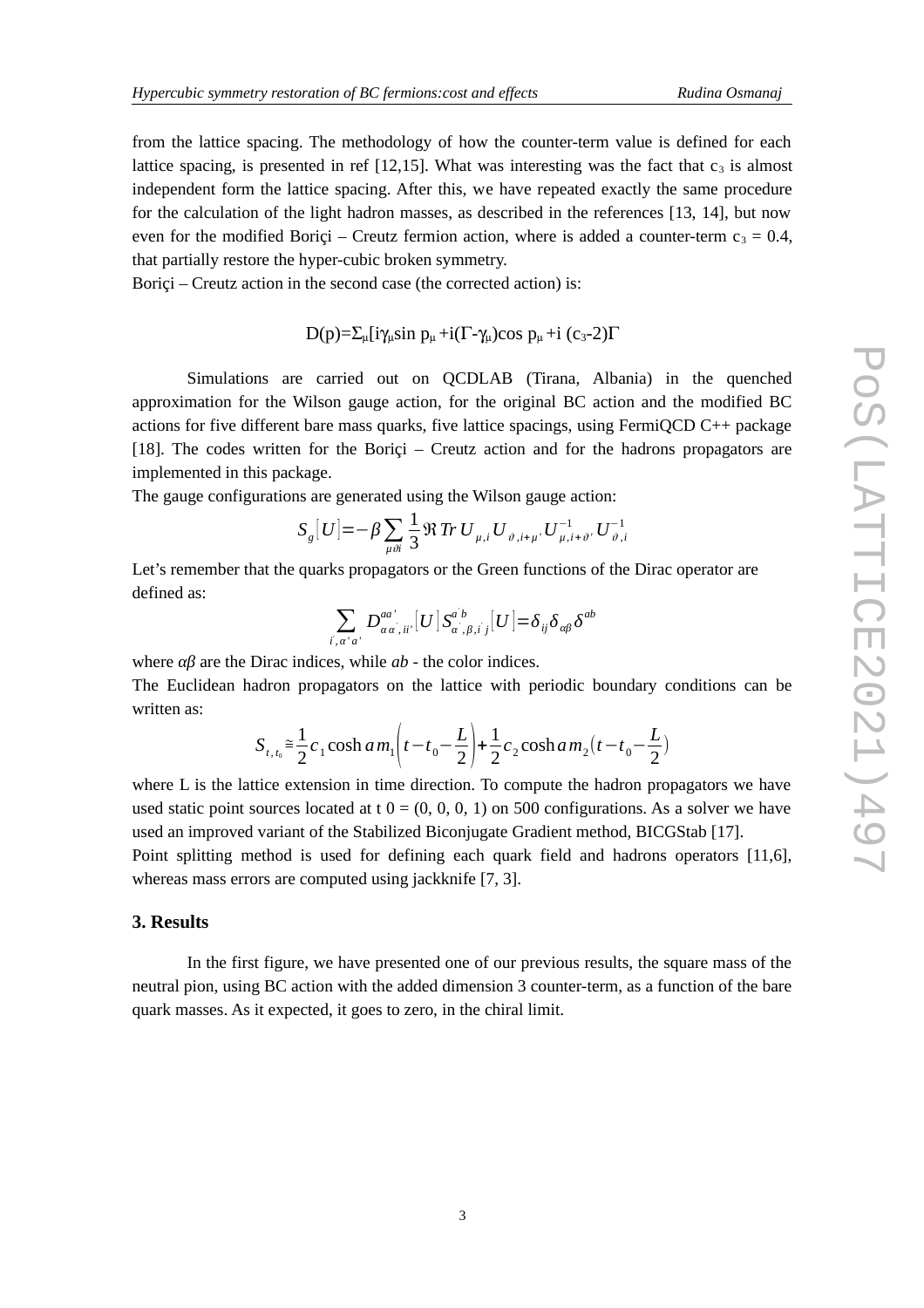

**Figure 1**. Pion mass as a function of the bare quark masses with the corrected BC action.

In the figures below are presented the results of the rho meson, nucleon and delta baryon masses, calculated in two different directions. In figure 2, are presented the results using the original BC action, while in figure 3 the case when the corrected BC action, with the dimension 3 counter-term is added.



**Figure 2**. Hadron masses of the light hadrons, in two different directions using the original BC action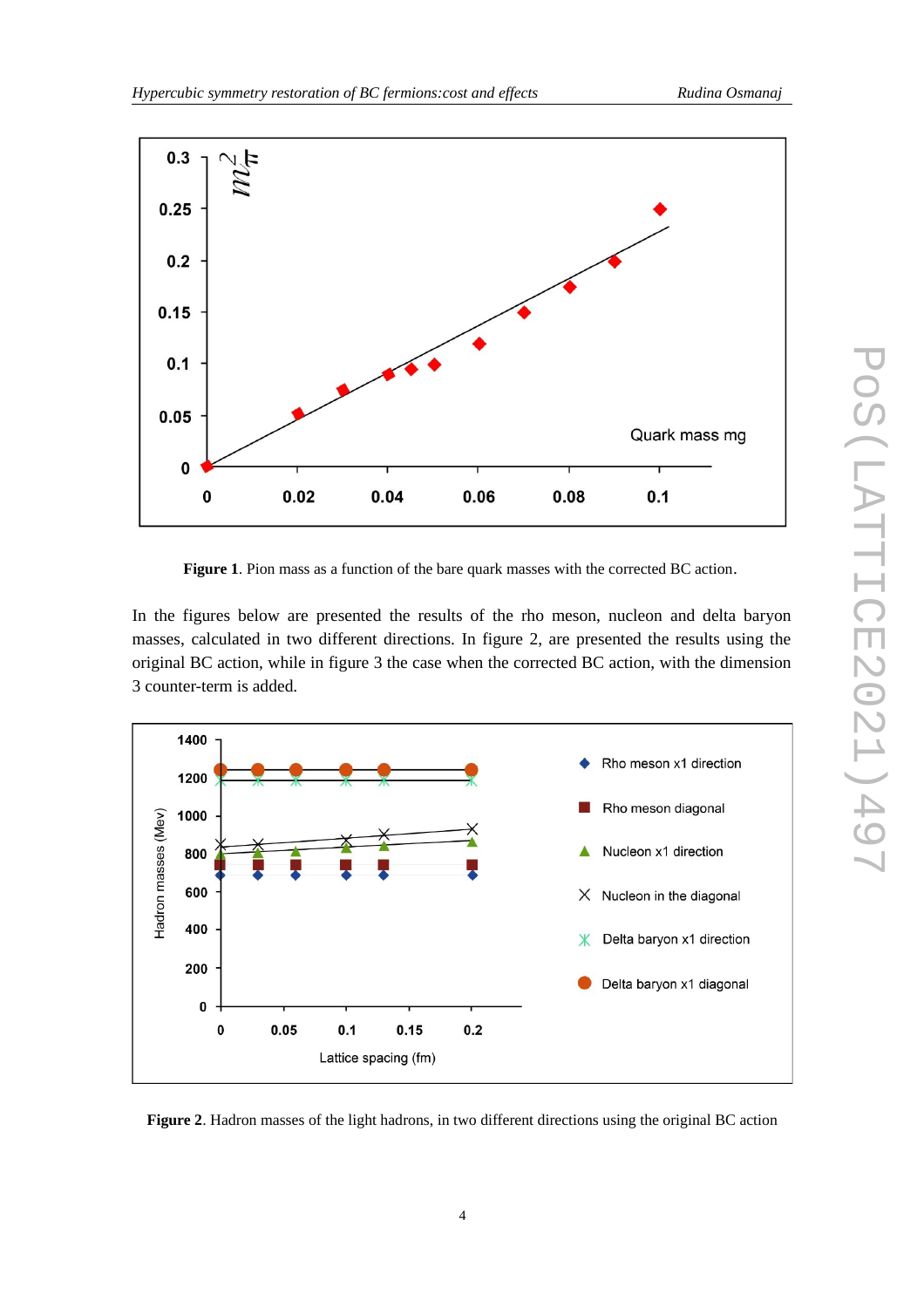



In every case we have extrapolated the results in the continuum limit, and the taken results are presented in Table 1 (BC original action) and Table 2 (corrected BC actions)

| Hadron       | Masses in the diagonal direction<br>(MeV/c <sup>2</sup> ) | Masses in the $x_1$<br>direction( $MeV/c2$ ) |
|--------------|-----------------------------------------------------------|----------------------------------------------|
| Rho meson    | 741                                                       | 690                                          |
| Nucleon      | 849                                                       | 805                                          |
| Delta baryon | 1240                                                      | 1187                                         |

|  |  |  | Table 1. Hadron masses calculated with the original BC action |  |  |  |  |  |
|--|--|--|---------------------------------------------------------------|--|--|--|--|--|
|--|--|--|---------------------------------------------------------------|--|--|--|--|--|

| Hadron       | Masses in the diagonal direction<br>(MeV/c <sup>2</sup> ) | Masses in the $x_1$<br>direction( $MeV/c2$ ) |
|--------------|-----------------------------------------------------------|----------------------------------------------|
| Rho meson    | 741                                                       | 730                                          |
| Nucleon      | 860                                                       | 852                                          |
| Delta baryon | 1240                                                      | 1236                                         |

**Table 2.** Hadron masses calculated with the corrected BC action, where  $c_3$  is added

What can be seen easily is the fact that for each hadron, the difference of masses calculated in different directions, begin to decrease when we have used BC action with the dimension 3 counter - term added, a sign that confirm that the hyper-cubic symmetry is partially restored, considering the errors too. Anyway the dimension 4 counter-term has to be added, but it needs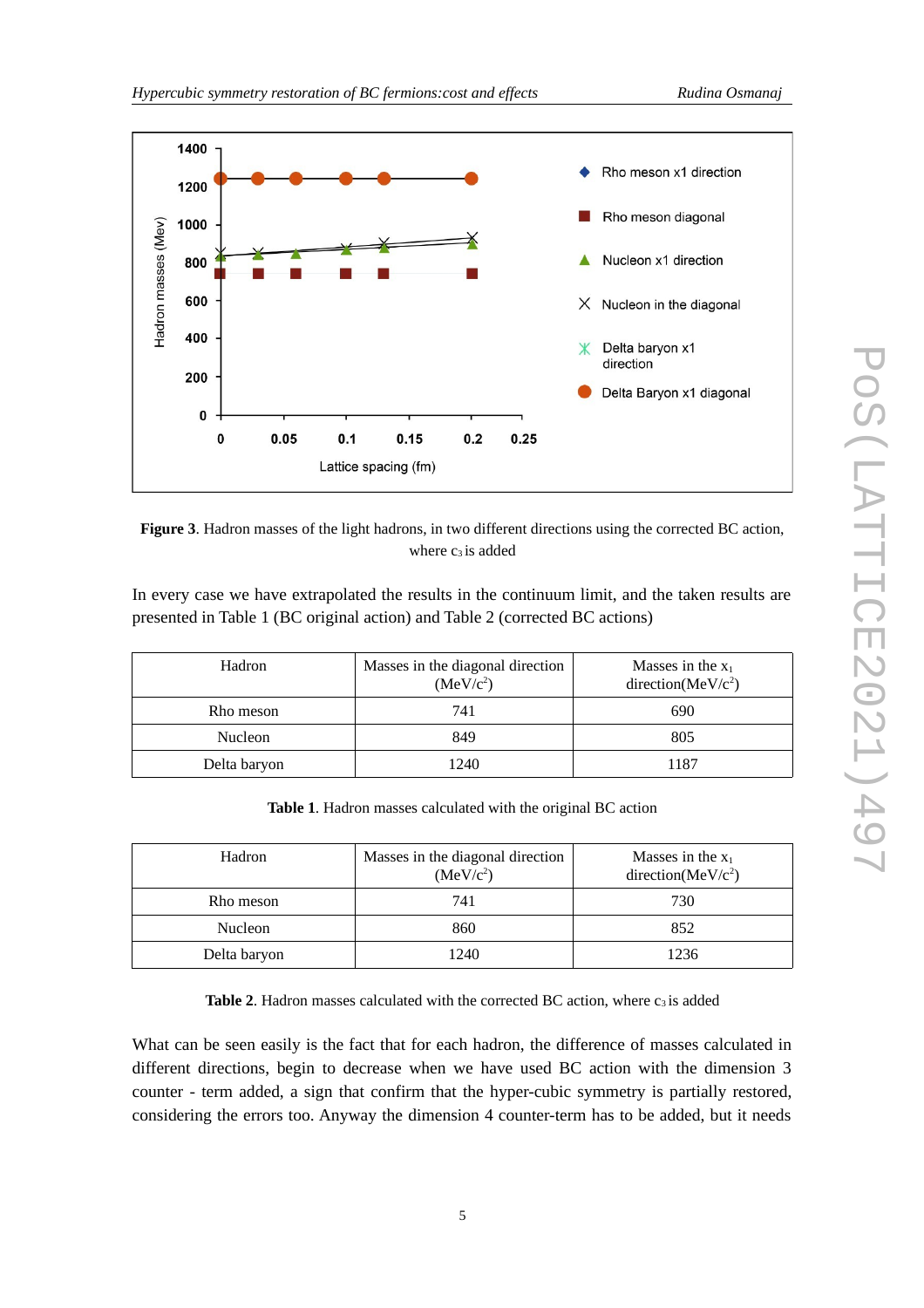further studies, because this counter-term depends on the lattice spacing, and this increase the total computational cost and complexity.

#### **4. Summary**

Boriçi - Creutz fermions (minimally doubled fermions) are known to preserve chiral symmetry for a degenerate quark doublet and are strictly local. These fermions are ideal for studying QCD with *u* and *d* quarks, can be helpful for  $N_f = 2$  lattice simulations, relatively simpler and possibly faster than Ginsparg-Wilson fermions. The chiral condensate can be used as an order parameter for BC fermions, and help us to find the proper counter-term that restore partially the broken hyper-cubic symmetry. Tuning of counter-term coefficient  $c_3$  doesn't seem difficult and expensive, because apparently it is almost independent from the lattice spacing and coupling constant (further studies). Tuning  $c_4$  will require more care and work so as to properly restore the desired symmetry, because it depends on the lattice and the coupling constant we use on simulations. (further studies) Using BC fermions with the added counter-term  $c_3$ , the difference between the light hadrons masses calculated in different directions decrease, so we can think that partially have restore the broken hyper - cubic symmetry. Anyway….BC fermions, seem to be not the most suitable fermions for spectroscopy in full QCD

## **Acknowledgements**

This work makes use of the endless contribution of Artan Boriçi in Lattice QCD. Artan, passed away on March 2021, after a long battle with COVID-19, and the authors of the paper dedicate this work to him.

## **References**

- [1] A. Boriçi, "Minimally doubled fermion revival", arXiv preprint arXiv:0812.0092 (2008).
- [2] C. Lanczos, "Solution of systems of linear equations by minimized iterations." J. Res. Nat. Bur. Standards 49.1, 33-53, (1952).
- [3] J. Tukey, "Bias and confidence in not quite large samples", Ann. Math. Statist. 29, 614 (1958).
- [4] L. H. Karsten. "Lattice fermions in euclidean space-time". In: Physics Letters B 104.4, 315–319 (1981).
- [5] M. Creutz, "Four-dimensional graphene and chiral fermions", Journal of High Energy Physics 2008.04, 017, (2008).
- [6] M. Creutz, "Minimal doubling and point splitting", arXiv preprint arXiv:1009.3154, (2010).
- [7] M. Quenouille, "Problems in Plane Sampling," The Annals of Mathematical Statistics, 20, 3, 355– 375, (1949).
- [8] P. Bedaque et al. "Broken symmetries from minimally doubled fermions", Physics Letters B 662.5, 449 - 455 (2008).
- [9] R. Zeqirllari, I. Buzi, and A. Boriçi, "Hypercubic Symmetry Breaking Effects On Pi And Rho Meson masses from simulations with Minimally Doubled Actions," AKTET, 4, 3, 392–396 (2011).